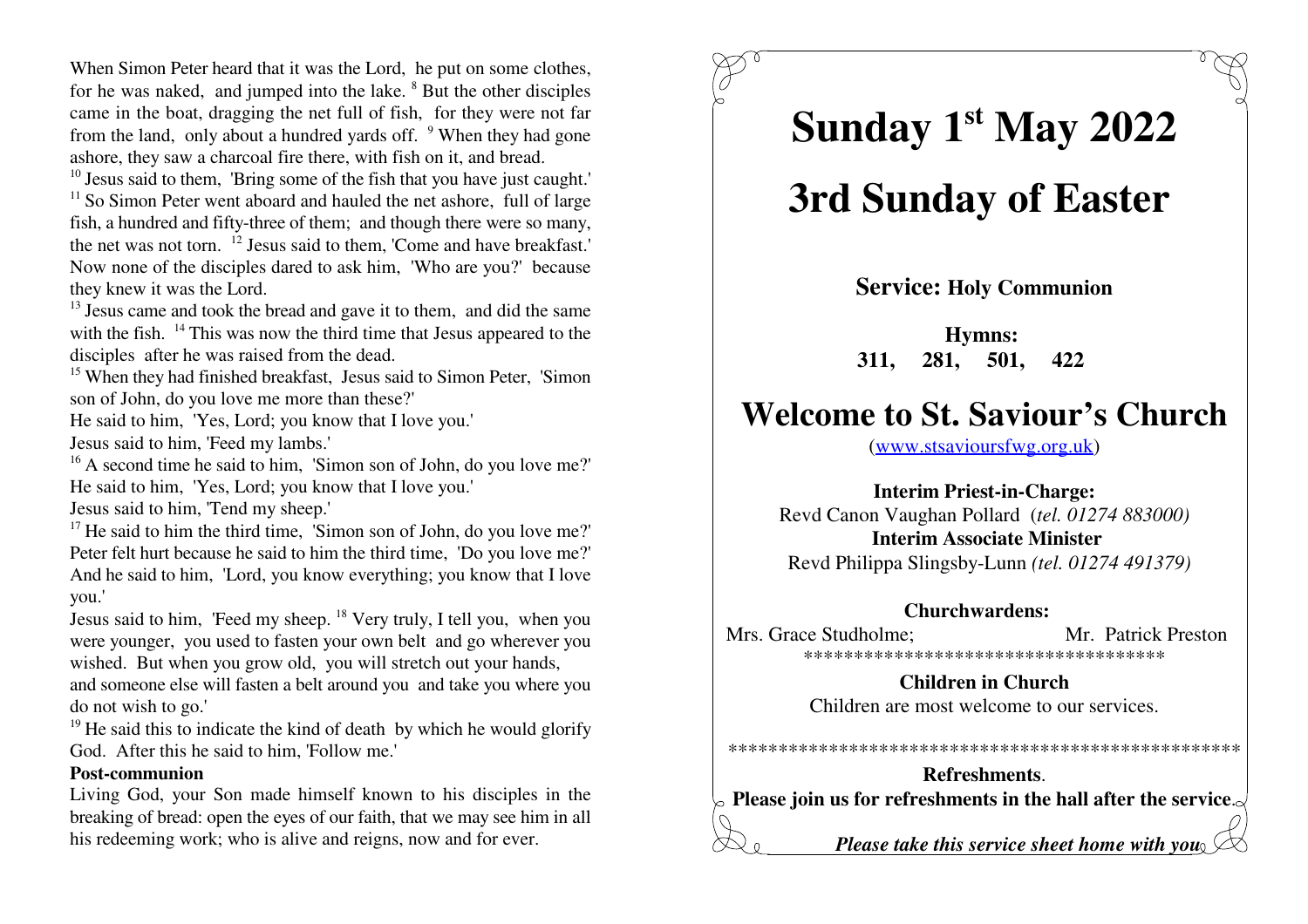#### **Collect of the Day***Easter 3*

Almighty Father, who in your great mercy gladdened the disciples with the sight of the risen Lord: give us such knowledge of his presence with us, that we may be strengthened and sustained by his risen life and serve you continually in righteousness and truth; through Jesus Christ your Son our Lord, who is alive and reigns with you, in the unity of the Holy Spirit,one God, now and for ever.

#### **Acts 9.1-6(7-20)**

 $<sup>1</sup>$  Saul, still breathing threats and murder against the disciples of the Lord,</sup> went to the high priest  $2$  and asked him for letters to the synagogues at Damascus, so that if he found any who belonged to the Way, men orwomen, he might bring them bound to Jerusalem.  $3$  Now as he was going along and approaching Damascus, suddenly a light from heaven flashed **Alleluia! Alleluia!** around him. <sup>4</sup> He fell to the ground and heard a voice saying to him, It is written, I will strike the shepherd and the sheep of the flock will be 'Saul, Saul, why do you persecute me?' scattered. But after I am raised up, says the Lord, I will go ahead of you4

 $<sup>5</sup>$  He asked, 'Who are you, Lord?' to Galilee.</sup>

The reply came, 'I am Jesus, whom you are persecuting. <sup>6</sup> But get up and enter the city, and you will be told what you are to do.'

( $7$  The men who were travelling with him stood speechless because they

8 see nothing; so they led him by the hand and brought him into Damascus.

9

 $10$  Now there was a disciple in Damascus named Ananias. The Lord said  $1$  am going fishing.' to him in a vision, 'Ananias.'

 $<sup>11</sup>$  The Lord said to him, 'Get up and go to the street called Straight, and</sup> at the house of Judas look for a man of Tarsus named Saul. At this know that it was Jesus. moment he is praying,  $12$  and he has seen in a vision a man named Ananias come in and lay his hands on him so that he might regain his answered him, 'No.'

 $^{13}$  But Ananias answered, 'Lord, I have heard from many about this man, find some.' how much evil he has done to your saints in Jerusalem; <sup>14</sup> and here he has authority from the chief priests to bind all who invoke your name.'<br><sup>15</sup> But the Lord said to him. 'Go, for he is an instrument whom I have

<sup>15</sup> But the Lord said to him, 'Go, for he is an instrument whom I have  $10^{-7}$  That disciple whom Jesus loved said to Peter, 'It is the Lord!'

chosen to bring my name before Gentiles and kings and before the peopleof Israel;  $\frac{16}{1}$  I myself will show him how much he must suffer for the sake of my name.'

 $^{17}$  So Ananias went and entered the house. He laid his hands on Saul and said, 'Brother Saul, the Lord Jesus, who appeared to you on your way here, has sent me so that you may regain your sight and be filled with theHoly Spirit.'

 $18$  And immediately something like scales fell from his eyes, and his sight was restored. Then he got up and was baptized,  $19$  and after taking some food, he regained his strength. For several days he was with the disciplesin Damascus,  $20$  and immediately he began to proclaim Jesus in the synagogues, saying, 'He is the Son of God.' )

### **Alleluia!**

#### **John 21.1-19**

heard the voice but saw no one.  $\frac{1}{1}$  Jesus showed himself again to the disciples by the Sea of Tiberias; and Saul got up from the ground, and though his eyes were open, he could he showed himself in this way. <sup>2</sup> Gathered there together were Simon Peter, Thomas called the Twin, Nathanael of Cana in Galilee, the sons For three days he was without sight, and neither ate nor drank. of Zebedee, and two others of his disciples. <sup>3</sup> Simon Peter said to them,

They said to him, 'We will go with you.'

He answered, 'Here I am, Lord.' They went out and got into the boat, but that night they caught nothing.The Lord said to him, 'Get up and go to the street called Straight, and <sup>4</sup> Just after daybreak, Jesus stood on the beach; but the disciples did not

 $12$  and he has seen in a vision a man named  $12$  subsets and to them, 'Children, you have no fish, have you?' The

sight.' <sup>6</sup> He said to them, 'Cast the net to the right side of the boat, and you will

So they cast it, and now they were not able to haul it in because there were so many fish.